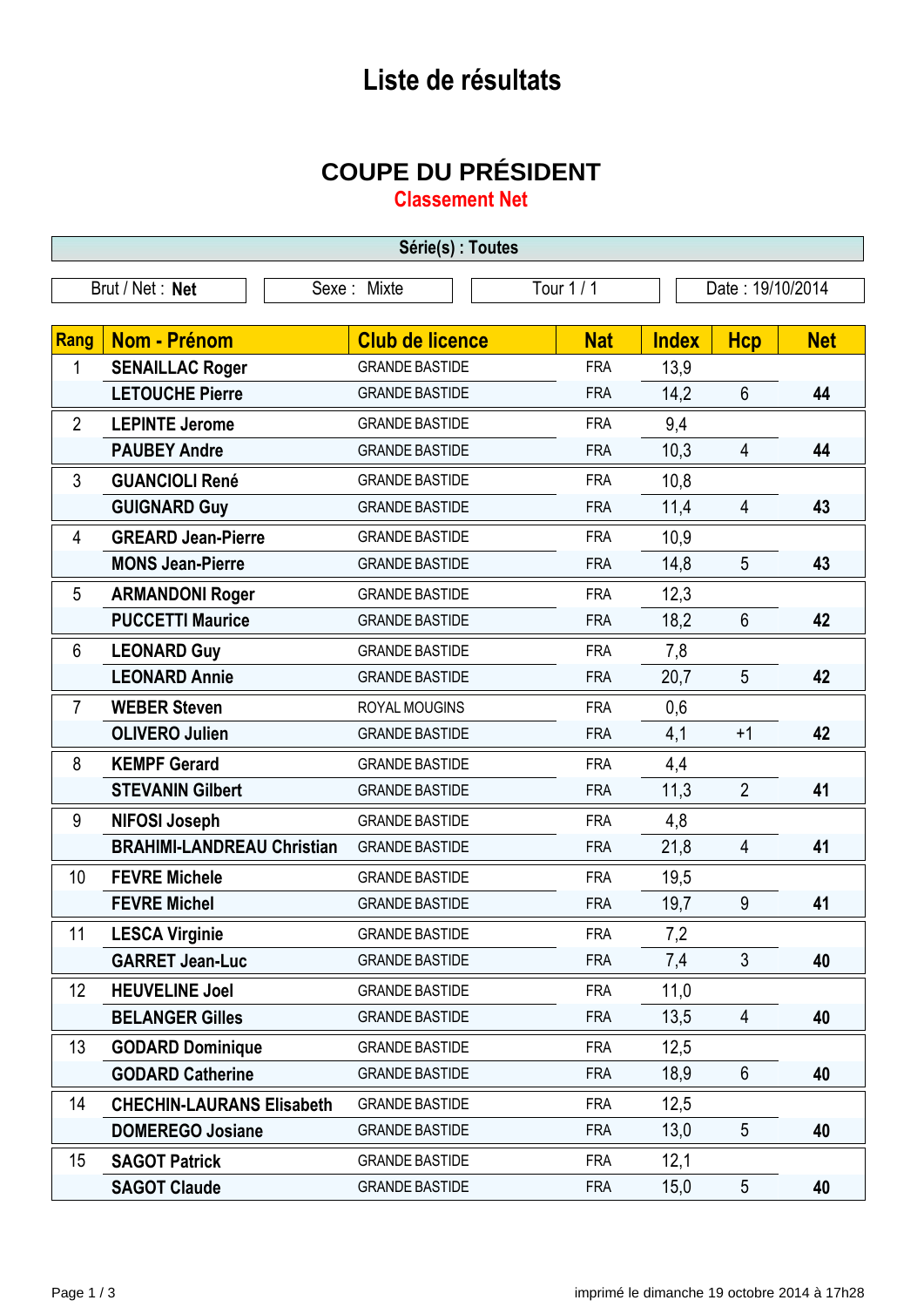| Rang | Nom - Prénom                 | <b>Club de licence</b> | <b>Nat</b> | <b>Index</b> | <b>Hcp</b>      | <b>Net</b> |
|------|------------------------------|------------------------|------------|--------------|-----------------|------------|
| 16   | <b>KLEIBER Françoise</b>     | <b>GRANDE BASTIDE</b>  | <b>FRA</b> | 21,7         |                 |            |
|      | <b>MARTIN Bernadette</b>     | <b>GRANDE BASTIDE</b>  | <b>FRA</b> | 21,9         | 10              | 39         |
| 17   | <b>CASTERAN Judith</b>       | <b>GRANDE BASTIDE</b>  | <b>FRA</b> | 10,5         |                 |            |
|      | <b>LERAY Jean</b>            | <b>GRANDE BASTIDE</b>  | <b>FRA</b> | 21,8         | $6\phantom{1}6$ | 39         |
| 18   | <b>SIN Chris</b>             | <b>GRANDE BASTIDE</b>  | <b>FRA</b> | 14,3         |                 |            |
|      | <b>SIN Thim</b>              | <b>GRANDE BASTIDE</b>  | <b>FRA</b> | 15,8         | $6\phantom{1}$  | 39         |
| 19   | <b>DREHER Patricia</b>       | <b>GRANDE BASTIDE</b>  | <b>FRA</b> | 8,3          |                 |            |
|      | <b>ESTABLET Odette</b>       | <b>GRANDE BASTIDE</b>  | <b>FRA</b> | 8,7          | 3               | 38         |
| 20   | DI GIORGIO Audrey            | <b>GRANDE BASTIDE</b>  | <b>FRA</b> | 8,0          |                 |            |
|      | <b>OLIVERO Vincente</b>      | <b>GRANDE BASTIDE</b>  | <b>FRA</b> | 13,0         | $\overline{4}$  | 38         |
| 21   | <b>DRAGHI Serge</b>          | <b>VICTORIA</b>        | <b>FRA</b> | 10,8         |                 |            |
|      | <b>ROUZAUD Jacques</b>       | <b>GRANDE BASTIDE</b>  | <b>FRA</b> | 16,1         | 5               | 37         |
| 22   | <b>CORDIER Daniel</b>        | <b>GRANDE BASTIDE</b>  | <b>FRA</b> | 16,3         |                 |            |
|      | <b>CORDIER Marie</b>         | <b>GRANDE BASTIDE</b>  | <b>FRA</b> | 18,1         | $\overline{7}$  | 37         |
| 23   | <b>ASTOUX Jean-Marc</b>      | <b>GRANDE BASTIDE</b>  | <b>FRA</b> | 17,2         |                 |            |
|      | <b>ASTOUX Marie-Agnès</b>    | <b>GRANDE BASTIDE</b>  | <b>FRA</b> | 28,1         | $9\,$           | 37         |
| 24   | <b>BOUTHORS Dominique</b>    | <b>GRANDE BASTIDE</b>  | <b>FRA</b> | 11,8         |                 |            |
|      | <b>BOUTHORS Etienne</b>      | <b>GRANDE BASTIDE</b>  | <b>FRA</b> | 17,3         | $6\phantom{1}$  | 36         |
| 25   | <b>PARIS Jean</b>            | <b>GRANDE BASTIDE</b>  | <b>FRA</b> | 17,0         |                 |            |
|      | <b>PARIS Josette</b>         | <b>GRANDE BASTIDE</b>  | <b>FRA</b> | 27,0         | 9               | 36         |
| 26   | <b>BRAGHIERI Nicole</b>      | <b>GRANDE BASTIDE</b>  | <b>FRA</b> | 11,7         |                 |            |
|      | <b>RAILTON Helene</b>        | <b>GRANDE BASTIDE</b>  | <b>FRA</b> | 15,2         | 5               | 36         |
| 27   | <b>SAGOT Jean-Pierre</b>     | LE TOUQUET             | <b>FRA</b> | 20,4         |                 |            |
|      | <b>SAGOT Marie-Christine</b> | LE TOUQUET             | <b>FRA</b> | 22,9         | 10 <sup>°</sup> | 36         |
| 28   | <b>COTTALORDA Georges</b>    | <b>GRANDE BASTIDE</b>  | <b>FRA</b> | 15,8         |                 |            |
|      | <b>DAMIANO Jacques</b>       | <b>GRANDE BASTIDE</b>  | <b>FRA</b> | 22,3         | 8               | 36         |
| 29   | <b>BETTIN Christian</b>      | <b>GRANDE BASTIDE</b>  | <b>FRA</b> | 14,7         |                 |            |
|      | <b>BETTIN Eliane</b>         | <b>GRANDE BASTIDE</b>  | <b>FRA</b> | 29,4         | 9               | 36         |
| 30   | <b>COMETTO Giuseppe</b>      | <b>GRANDE BASTIDE</b>  | <b>FRA</b> | 15,4         |                 |            |
|      | <b>CURTET Danielle</b>       | ST DONAT               | <b>FRA</b> | 26,9         | 8               | 36         |
| 31   | <b>TRUEBA Marie-Chantal</b>  | <b>GRANDE BASTIDE</b>  | <b>FRA</b> | 14,6         |                 |            |
|      | <b>MONIGATTI Giangiacomo</b> | <b>GRANDE BASTIDE</b>  | <b>FRA</b> | 30,1         | 9               | 36         |
| 32   | <b>MASOTTI Robert</b>        | <b>GRANDE BASTIDE</b>  | <b>FRA</b> | 7,9          |                 |            |
|      | <b>MASOTTI Evelyne</b>       | <b>GRANDE BASTIDE</b>  | <b>FRA</b> | 11,7         | $\mathfrak{Z}$  | 36         |
| 33   | <b>BEAUMEL Bernard</b>       | <b>GRANDE BASTIDE</b>  | <b>FRA</b> | 9,7          |                 |            |
|      | <b>BEAUMEL Rosélya</b>       | <b>GRANDE BASTIDE</b>  | <b>FRA</b> | 10,9         | $\overline{4}$  | 36         |
| 34   | <b>HOFFMAN Patrick</b>       | <b>GRANDE BASTIDE</b>  | <b>FRA</b> | 5,6          |                 |            |
|      | <b>HOFFMAN Kevin</b>         | <b>PACA</b>            | <b>FRA</b> | 11,8         | $\overline{2}$  | 35         |
| 35   | <b>GOTTA Roberto</b>         | <b>GRANDE BASTIDE</b>  | <b>FRA</b> | 18,4         |                 |            |
|      | <b>DREHER Freddy</b>         | <b>GRANDE BASTIDE</b>  | <b>FRA</b> | 18,8         | 8               | 35         |